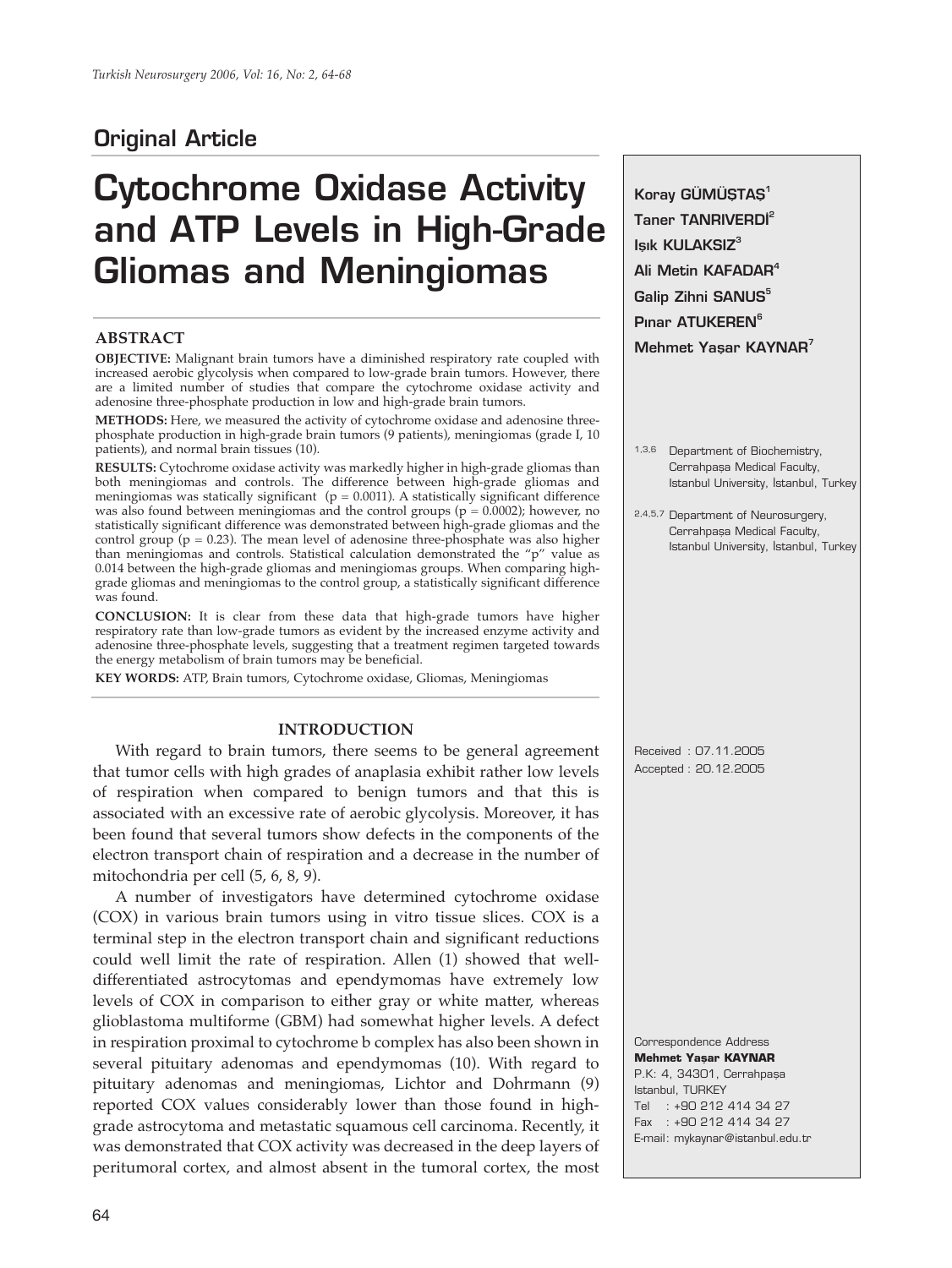superficial layer of tumor, in patients with glioblastoma (6). Moreover, Dmitrenko (5) demonstrated that levels of mitochondrial transcripts for adenosine three-phosphate (ATP) synthase were decreased in glioblastomas as compared to tumor-adjacent histologically normal brain. Overall, data summarized above suggest that there is conflicting data regarding respiratory enzyme activity in both low- and high-grade brain tumors and the more rapidly growing or poorly differentiated a tumor becomes, the more its energy metabolism approaches a fetal-like state; the mitochondrial content is reduced and the glycolytic enzymes become elevated.

We investigated whether there was a difference in COX and ATP production at two ends of Democles' sword: grade I meningiomas and high-grade gliomas (HGG). In addition, the results were compared to values from normal brain tissues.

#### **MATERIALS AND METHODS**

# *Patients and control group*

Ethical approval for this study was obtained from the Human Investigations Committee at Istanbul University and all patients, or the next of kin if the patient was unconscious, provided informed consent. Specimens of brain tumors were obtained from patients undergoing for surgery for brain tumors. Immediately upon removal, the tumors were placed liquid nitrogen to be frozen and stored at -70 ºC until assayed. After histopathological diagnosis was made, the tumor specimens were assayed. Ten patients with meningiomas (grade I) and 9 patients with high-grade gliomas were included in this study. (Table I) summarizes the clinical data of the patients.

Normal brain tissues for control group were collected from the Institute of Forensic Medicine 2-8 hours after death without brain trauma and stored at -70 ºC until prior to assay.

# *Isolation of mitochondria*

Following the histopathological diagnosis, tumor and normal brain specimens were placed on ice, and all the following procedures were carried out at 4 ºC (2). The specimens were minced and subsequently suspended in STEH buffer (0.4 M sucrose; 0.01 M Tris-HCL; 0.001 M ethylenediaminetetra-acetic acid (EDTA); and 0.02 % heparin, pH 7.4). Specimens were then homogenized with 15 strokes of a Teflon pestle in a smooth glass-surfaced Thomas tissue grinder. The homogenate was centrifuged at 1100 G

|                                 |  | Table I. Summary of the clinical parameters of the |  |
|---------------------------------|--|----------------------------------------------------|--|
| patients included in this study |  |                                                    |  |

| High-<br>grade<br>gliomas | Age<br>(vrs) | Gender | Main<br>complaint | Location  | Histopat-<br>hological<br>diagnosis<br>(grade) |  |  |
|---------------------------|--------------|--------|-------------------|-----------|------------------------------------------------|--|--|
| $\mathbf{1}$              | 48           | Male   | Aphasia           | Left FT   | <b>GBM</b>                                     |  |  |
| $\overline{2}$            | 17           | Female | Headache          | Right F   | A A (III)                                      |  |  |
| 3                         | 46           | Male   | Seizure           | Right FP  | $AO$ (III)                                     |  |  |
| $\overline{4}$            | 33           | Male   | Hemiparesia       | Right FP  | <b>GBM</b>                                     |  |  |
| 5                         | 67           | Male   | Headache          | Left P    | <b>GBM</b>                                     |  |  |
| 6                         | 25           | Male   | Diplopia          | Left C    | <b>GBM</b>                                     |  |  |
| 7                         | 25           | Female | Seizure           | Right T   | <b>GBM</b>                                     |  |  |
| 8                         | 49           | Male   | Dysphasia         | Left TP   | <b>GBM</b>                                     |  |  |
| 9                         | 55           | Male   | Hemiparesia       | Right FP  | $AO$ (III)                                     |  |  |
| Meningiomas               |              |        |                   |           |                                                |  |  |
| 1                         | 63           | Female | Headache          | Left FP   | Grade I                                        |  |  |
| $\overline{2}$            | 27           | Female | Seizure           | Right T   | Grade I                                        |  |  |
| 3                         | 65           | Female | Hearing loss      | Right CPA | Grade I                                        |  |  |
| $\overline{4}$            | 61           | Female | Headache          | Right F   | Grade I                                        |  |  |
| 5                         | 33           | Male   | Diplopia          | Right SW  | Grade I                                        |  |  |
| 6                         | 52           | Female | Headache          | Right F   | Grade I                                        |  |  |
| 7                         | 47           | Male   | Headache          | Left SW   | Grade I                                        |  |  |
| 8                         | 59           | Male   | Headache          | Left T    | Grade I                                        |  |  |
| 9                         | 43           | Male   | Headache          | Left F    | Grade I                                        |  |  |
| 10                        | 32           | Female | Seizure           | Right P   | Grade I                                        |  |  |

AA: Anaplastic astrocytoma; AO: Anaplastic oligodendroglioma; C: Cerebellum; CPA: Cerebello-pontine angle; F: Frontal; GBM: Glioblastome multiforme; P: Parietal; SW: Sphenoid wing; T: Temporal.

for 10 minutes to separate nuclei, unbroken cells, and large cytoplasmic debris. The pellet was resuspended in STEH buffer, homogenized again, and centrifuged as before. Both supernatants were combined and sedimented at 17,000 G for 20 minutes. The pellet of mitochondria thus obtained was washed with STEH buffer plus 8 % Ficoll and recentrifuged at 17,000 G for 20 minutes. The pellet was then suspended in STEH buffer.

# *Protein determinations*

All protein concentrations were determined according to the method of Lowry, et al (1).

# *Cytochrome c oxidase assay*

The method of Sakaii (13) was employed for the measurement of COX. The assay mixture contained 0.0017 mM cytochrome c in 80 mM phosphate buffer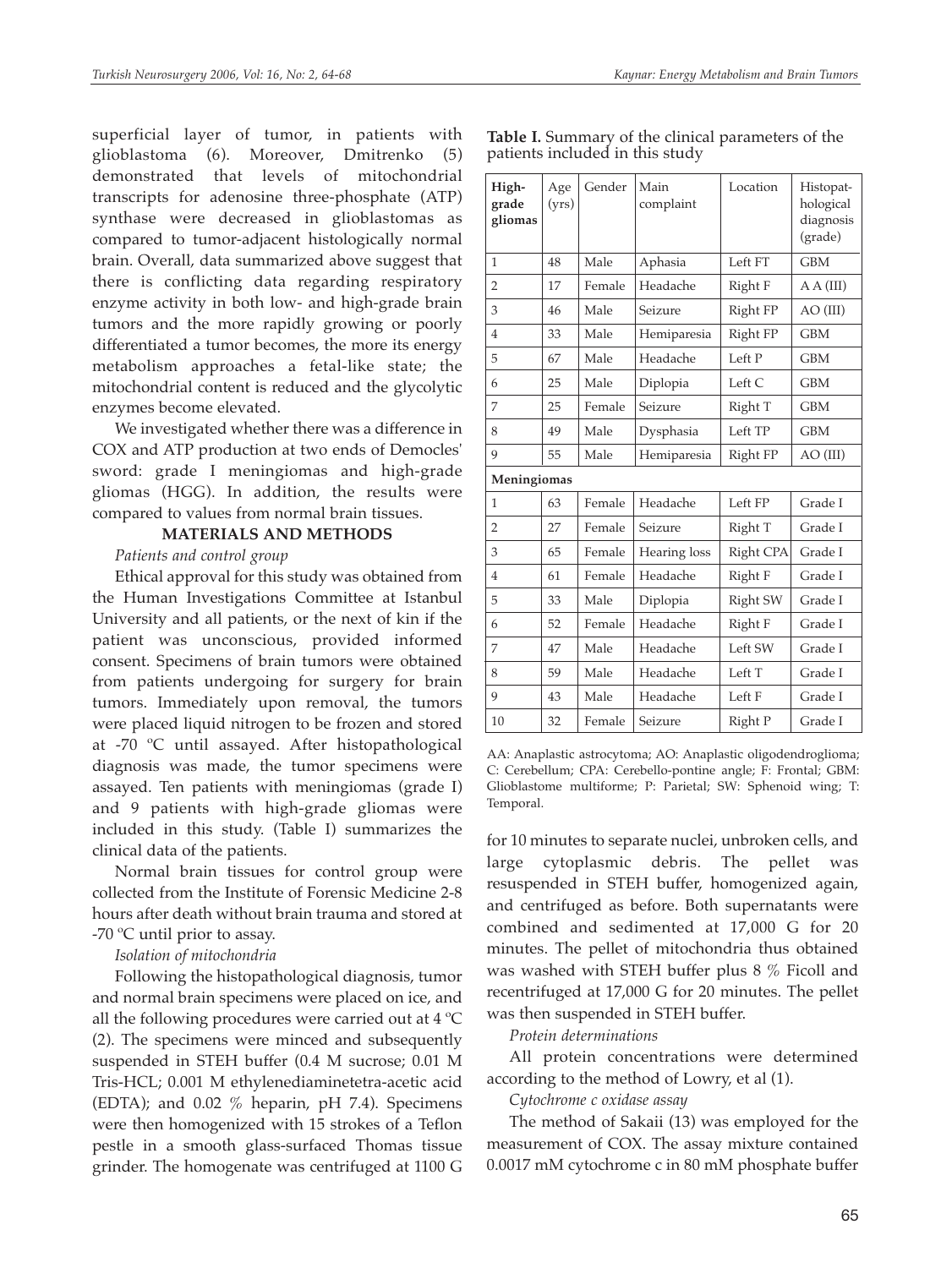| High-grade<br>gliomas | Histopat-<br>hological<br>diagnosis<br>(grade) | COX activity<br>nmol/min/mg<br>protein) | <b>ATP</b> levels<br>$\mu$ mol/g<br>protein |
|-----------------------|------------------------------------------------|-----------------------------------------|---------------------------------------------|
| 1                     | <b>GBM</b>                                     | 0.30                                    | 3.7                                         |
| 2                     | A A (III)                                      | 0.46                                    | 3.76                                        |
| 3                     | $AO$ (III)                                     | 0.33                                    | 4.44                                        |
| 4                     | <b>GBM</b>                                     | 0.73                                    | 4.3                                         |
| 5                     | <b>GBM</b>                                     | 0.68                                    | 4.54                                        |
| 6                     | <b>GBM</b>                                     | 0.81                                    | 6.12                                        |
| 7                     | <b>GBM</b>                                     | 0.78                                    | 5.18                                        |
| 8                     | <b>GBM</b>                                     | 0.79                                    | 5.32                                        |
| 9                     | $AO$ (III)                                     | 0.78                                    | 4.51                                        |
|                       | <b>Mean</b> ±SD                                | $0.62 \pm 0.20$                         | $4.65 \pm 0.77$                             |
| Meningiomas           |                                                |                                         |                                             |
| $\mathbf{1}$          | Grade I                                        | 0.38                                    | 4.41                                        |
| 2                     | Grade I                                        | 0.41                                    | 3.36                                        |
| 3                     | Grade I                                        | 0.32                                    | 4.18                                        |
| 4                     | Grade I                                        | 0.46                                    | 3.2                                         |
| 5                     | Grade I                                        | 0.52                                    | 3.5                                         |
| 6                     | Grade I                                        | 0.35                                    | 3.52                                        |
| 7                     | Grade I                                        | 0.16                                    | 3.78                                        |
| 8                     | Grade I                                        | 0.22                                    | 3.1                                         |
| 9                     | Grade I                                        | 0.16                                    | 2.88                                        |
| 10                    | Grade I                                        | 0.29                                    | 4.54                                        |
|                       | <b>Mean</b> ±SD                                | $0.32 \pm 0.12$                         | $3.64 \pm 0.56$                             |
| Control               | <b>Mean</b> ±SD                                | $0.54 \pm 0.07$                         | $1.82 \pm 0.35$                             |

**Table II.** Values of each specimen belonging to the patients

AA: Anaplastic astrocytoma; AO: Anaplastic oligodendroglioma; ATP: Adenosine three-phosphate; COX: Cytochrome oxidase; GBM: Glioblastome multiforme.

at pH 7.0. Assays were performed on mitochondria that had been stored frozen at -20 ºC until just prior to use. Activity was expressed as nM cytochrome c, oxidized/min/mg of protein.

*ATP assay*

ATP assay was employed according to spectrophotometric analysis (3). Levels were expressed as  $\mu$ mol/g of protein.

#### *Statistical analysis*

Data were analyzed with the aid of the SPSS statistical program (SPSS, Chicago, IL). All data were provided as mean  $\pm$  standard deviation (mean  $\pm$  SD) and statistical analysis was performed using the "student t-test, two tails." Probability values less than 0.05 were considered statistically significant.

# **RESULTS**

Nineteen tumors (9 HGG and 10 meningiomas) from the patients and 10 normal brain samples from the control group were obtained for this prospective clinical study. The samples were tested for the presence of COX and ATP.

In this study, the HGG group was composed of seven male and two female patients with a mean age of 40.55 years (40.55±16.43), and the meningioma group included six females and four males with a mean age of 48.20 years (48.20±14.01). There was no statically significant difference between the two patient groups with regard to age  $(p=0.28)$ .

*COX activity* 

COX activity differed markedly between patients in the HGG and meningioma groups. In the HGG group, the mean COX activity was 0.62±0.20 nmol/mg protein, while it was 0.32±0.12 in the meningioma group and the difference was statically significant (p=0.0011). The mean COX activity in the control group was 0.54±0.07 nmol/mg proteins. A statistically significant difference was also found between the meningioma and control groups (p=0.0002); however, no statistically significant difference was demonstrated between the HGG and control groups (p=0.23). (Figure 1) summarizes the statistical comparisons.

*Levels of ATP* 

Regarding ATP levels, all comparisons demonstrated a marked difference between groups. The mean level of ATP was  $4.65 \pm 0.77 \mu$  mol/g protein in HGG, 3.64 $\pm$ 0.56  $\mu$ mol/g protein in meningiomas, and  $1.82\pm0.35 \mu$ mol/g protein in control group. Two tailed student t-test demonstrated a "p" value of 0.014 between the HGG and meningioma groups. When HGG and meningioma groups were compared to the control group, a statistically marked difference was found  $(p=0.00001$  for HGG/control;  $p=0.00001$ for meningiomas/control) (Figure 2).

#### **DISCUSSION**

Our hypothesis in this study was that malignant cells have an increased respiratory rate coupled with an increased and excessive rate of aerobic glycolysis due to their high metabolic rate and more energy demand. The results in the present study supported our hypothesis that malignant brain tumors showed higher oxidative respiration than benign brain tumors. COX activity in HGGs was higher than either meningiomas or control, suggesting that the more rapidly growing or poorly differentiated a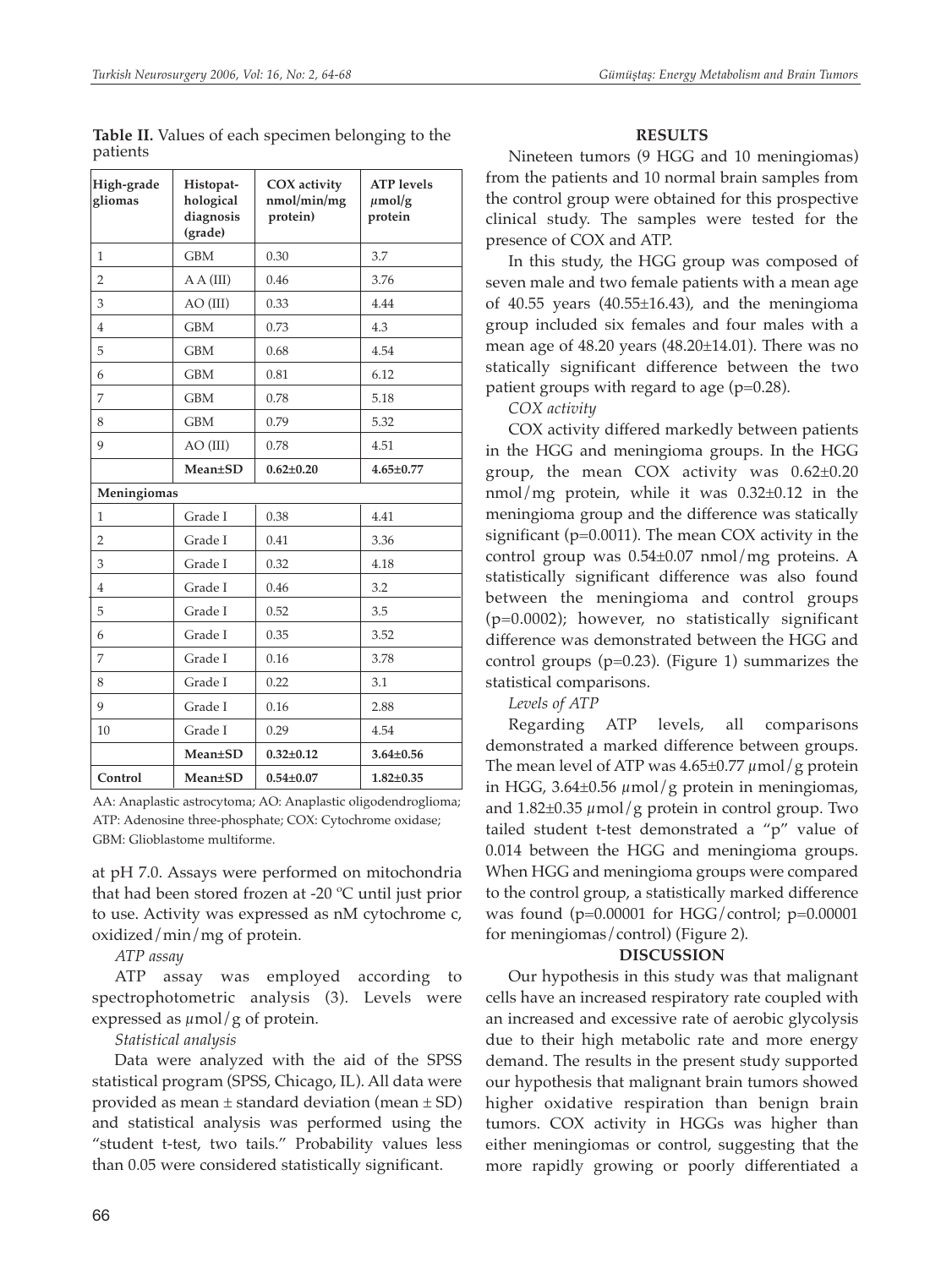

Figure 1. Box plot comparing the COX activity between HGGs, meningiomas, and controls. There is a considerable difference between HGG and meningiomas (p=0.001) and between meningiomas and controls (p=0.0002). This difference is not present when comparing HGGs and controls (p=0.23). Horizontal lines within the boxes represent median values and the boxes denote the interquartile range.



**Figure 2.** Box plot comparing the levels of ATP between HGGs, meningiomas, and controls. All comparisons showed marked difference (p< 0.001). Horizontal lines within the boxes represent median values and boxes denote the interquartile range.

tumor becomes, the more oxidative respiration and ATP production increase. ATP production in both the HGG and meningioma groups was higher than the control group in this study. Furthermore, there was more ATP production in HGG than in meningiomas. Although meningiomas showed lower COX activity than the control group, they showed high ATP levels. This discrepancy may partly be explained by increased glycolysis. It has previously been reported that low-grade astrocytomas have extremely low COX levels in comparison to normal cortex (1). Depressed respiratory capacity in both benign and malignant brain tumors has been attributed to either a decrease in mitochondria per cell or a defective respiratory mechanism (5, 6, 8, 9). A similar pattern has also been demonstrated in hepatoma cell lines (4, 11, 14,15). Therefore, such tumors that require high energy must rely on glucose utilization (1, 12) and this was reflected by positron emission tomographic scanning using FDG-PET (10). However, it has been demonstrated in certain human brain tumors that decrease in oxidative respiration and increase in glycolysis is not correlated with malignancy (8). There is no established correlation between the histological classification of brain tumors and respiratory function (9); however, some evidence does exist between increased glycolysis and malignancy in human astrocytomas both in vivo and in vitro (7). Garbossa et al. (6) demonstrated COX activity in the tumoral and peritumoral cortex in patients with GBM and metastasis of adenocarcinoma. They found that COX activity is very low both in tumoral and peritumoral cortex, independent of tumor type. They suggested similar to other reports that the neoplasm had depressed electron transport capacity coupled with compensatory elevated glucose utilization. In a recent paper, Dmitrenko (5) demonstrated that Northern blot hybridization revealed decreased expression of all mitochondrial genes coding respiratory chain subunits in GBMs as compared to the normal human adult brain. Our results demonstrated that there is no depression in respiratory capacity although we only measured COX activity. Therefore, based on the increased COX activity and ATP production in our study, we support the notion that diminished respiratory rate in malignant cells is neither unique to malignant tumors nor an essential characteristic of all varieties of cancer.